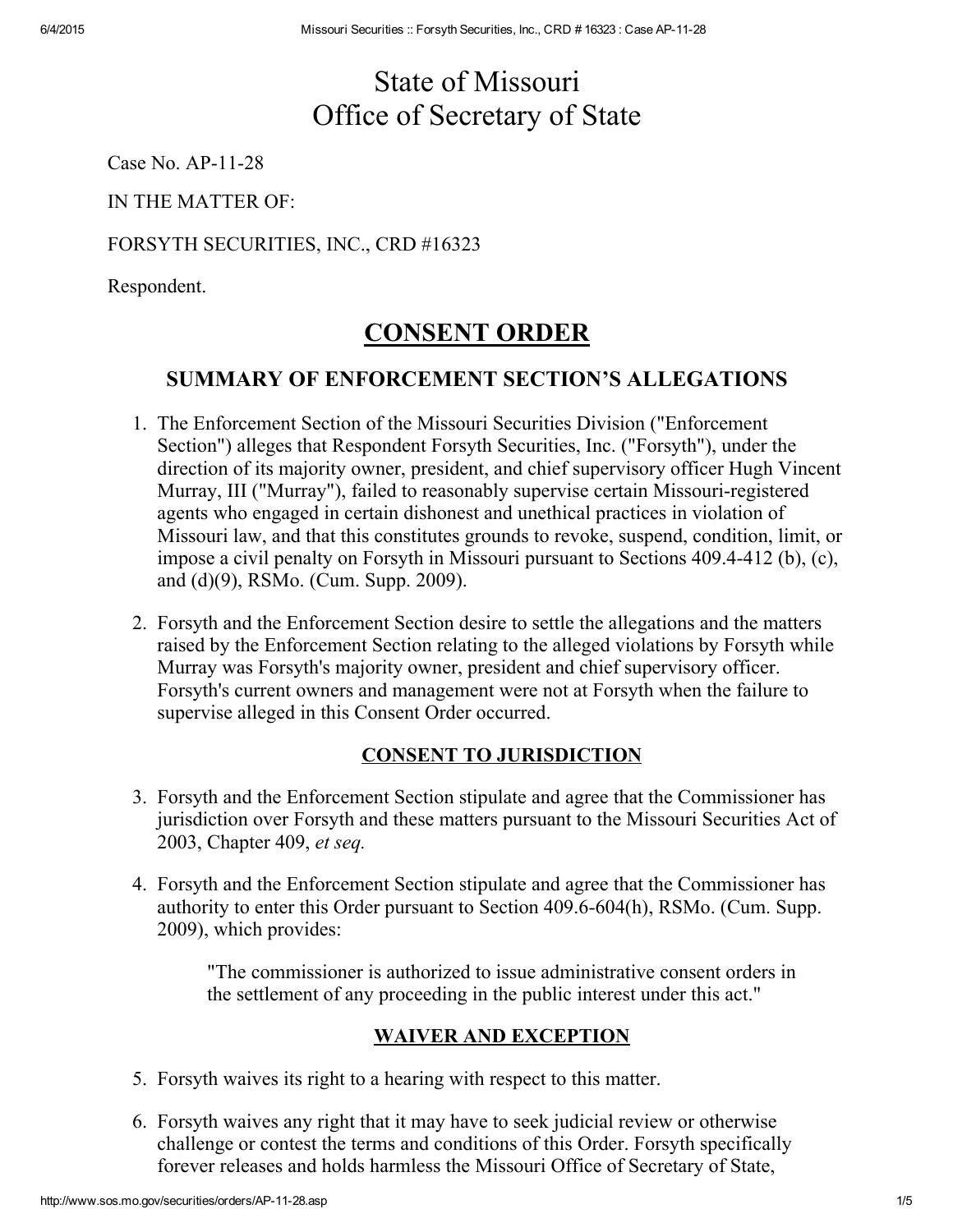Secretary of State, Commissioner of Securities, and their respective representatives and agents from any and all liability and claims arising out of, pertaining to, or relating to this matter.

7. Forsyth stipulates and agrees with the Enforcement Section that, should the facts contained herein prove to be false or incomplete, the Enforcement Section reserves the right to pursue any and all legal or administrative remedies at its disposal.

#### CONSENT TO COMMISSIONER'S ORDER

- 8. Forsyth and the Enforcement Section stipulate and agree to the issuance of this Consent Order without further proceedings in this matter, agreeing to be fully bound by the terms and conditions specified herein.
- 9. Forsyth agrees not to take any action or to make or permit to be made any public statement creating the impression that this Order is without factual basis. Nothing in this paragraph affects Forsyth's (a) testimonial obligations; (b) right to take legal or factual position in defense of litigation or in defense of other legal proceedings in which the Commissioner of Securities is not a party; or (c) right to make public statements that are factual.
- 10. Forsyth agrees that Forsyth is not the prevailing party in this action because the parties have reached a good faith settlement.
- 11. Forsyth neither admits nor denies the allegations made by the Enforcement Section, but consents to the Commissioner's Findings of Fact, Conclusions of Law, and Order as set forth below solely for the purposes of resolving this proceeding and any proceeding that may be brought to enforce the terms of this Consent Order.

#### COMMISSIONER'S FINDINGS OF FACT, CONCLUSIONS OF LAW, AND ORDER

# I. FINDINGS OF FACT

- 12. Forsyth is a Missouri-registered broker-dealer with its main office located at 243 North Lindbergh Boulevard, St. Louis, Missouri 63141. Forsyth is registered in Missouri through the Central Registration Depository ("CRD") system and has a CRD number of 16323.
- 13. Murray was a Missouri-registered agent of Forsyth and has a CRD number of 826261. Until December 2011, Murray was the majority owner, president and chief supervisory officer of Forsyth.
- 14. Murray and Forsyth employed certain Missouri-registered agents who the Enforcement Section has alleged engaged in dishonest or unethical practices in the securities business. These activities included, among other things, the following:
	- a. a Forsyth agent ("FA1") while on heightened supervision, effected a number of stock transactions in an account of an elderly investor. At least some of these transactions were discretionary trades on margin and resulted in losses in the elderly investor's account;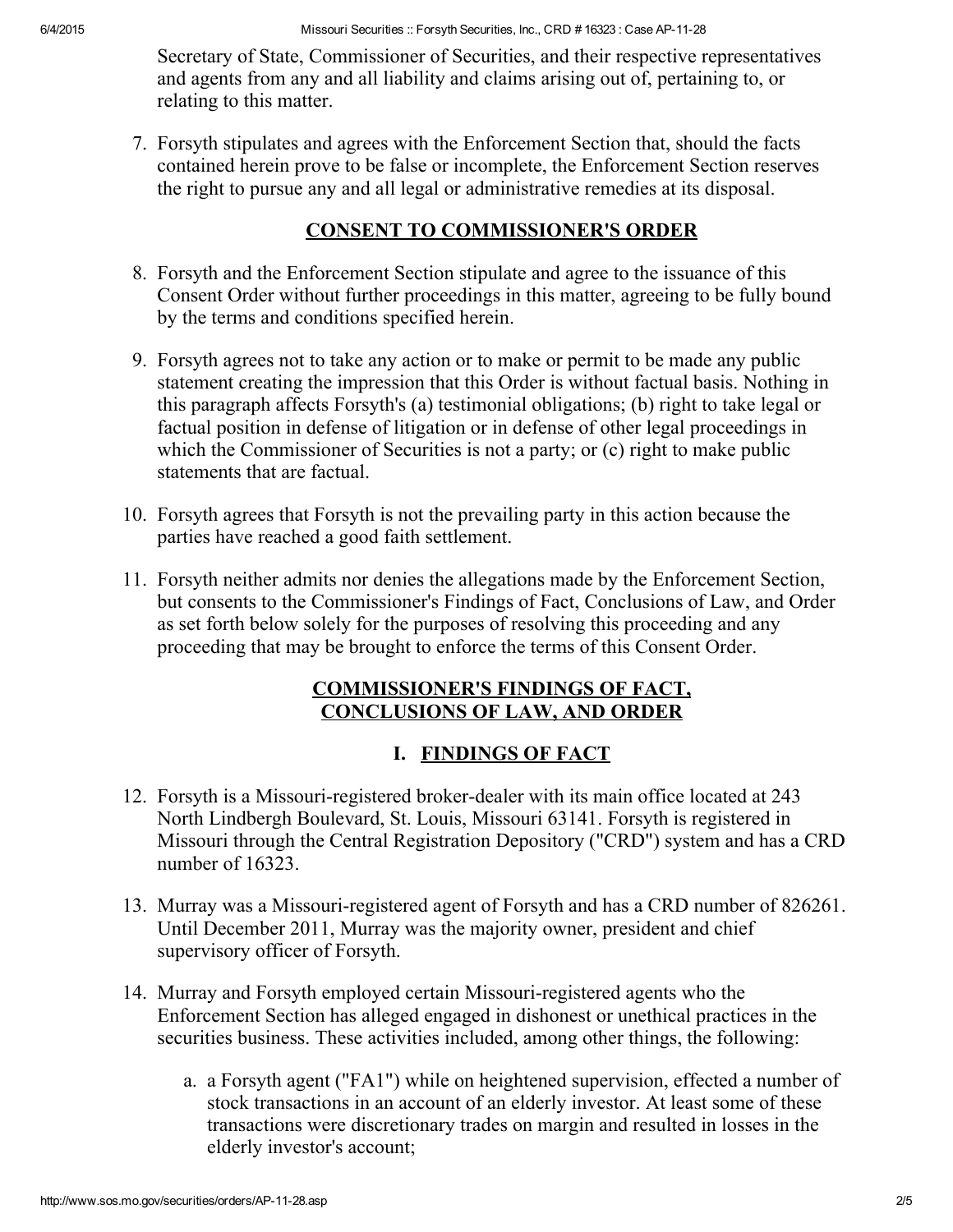- b. in addition, FA1 failed to timely disclose tax liens on FA1's Uniform Application for Securities Industry Registration or Transfer Form ("Form U4");
- c. a second Forsyth agent ("FA2") failed to timely disclose a felony charge and a felony plea on FA2's Form U4;
- d. FA2 failed to timely disclose a consent order from the Missouri Department of Insurance, Financial Institutions and Professional Registration ("DIFP") on FA2's Form U4; and
- e. a third Forsyth agent ("FA3") failed to timely disclose a felony charge on FA3's Form U4.
- 15. Murray admitted to representatives of the Enforcement Section that Murray:
	- a. failed to timely amend Form U4s disclosing felony criminal charges for FA2 and FA3 and a felony plea for FA2;
	- b. placed FA3 in a supervisory position at Forsyth when the agent did not have the required exams to serve as a supervisor;
	- c. hired a Forsyth agent ("FA4") without reviewing FA4's Uniform Termination Notice for Securities Industry Registration ("Form U5") disclosing that FA4 was discharged from his prior broker-dealer; and
	- d. failed to review compliance and exception reports.
- 16. Murray failed to reasonably supervise Forsyth agents by, among other things, failing to have reasonable policies and procedures and a system for implementing these policies and procedures to:
	- a. review agents' activities to ensure the timely filing of amendments to Form  $U4s$ ;
	- b. make suitability determinations;
	- c. review an agent's Form U5 prior to hiring an agent; and
	- d. review the compliance and exception reports received from Forsyth's clearing firm and failed to follow Forsyth's written policies and procedures.
- 17. In December 2011, Murray entered into a Consent Order with the Commissioner ("Murray Consent Order"). Pursuant to the terms of Murray Consent Order, Murray was permanently BARRED from registration as an agent or an investment adviser representative in the State of Missouri. The Findings of Fact from the Murray Consent Order are incorporated herein.
- 18. In December 2011, Murray entered into a Stock Purchase Agreement with the current owners of Forsyth. Pursuant to the terms of the Stock Purchase Agreement, Murray currently owns no interest in Forsyth. Further, Murray has resigned his positions as president and chief supervisory officer at Forsyth, and has no current position or role within the company.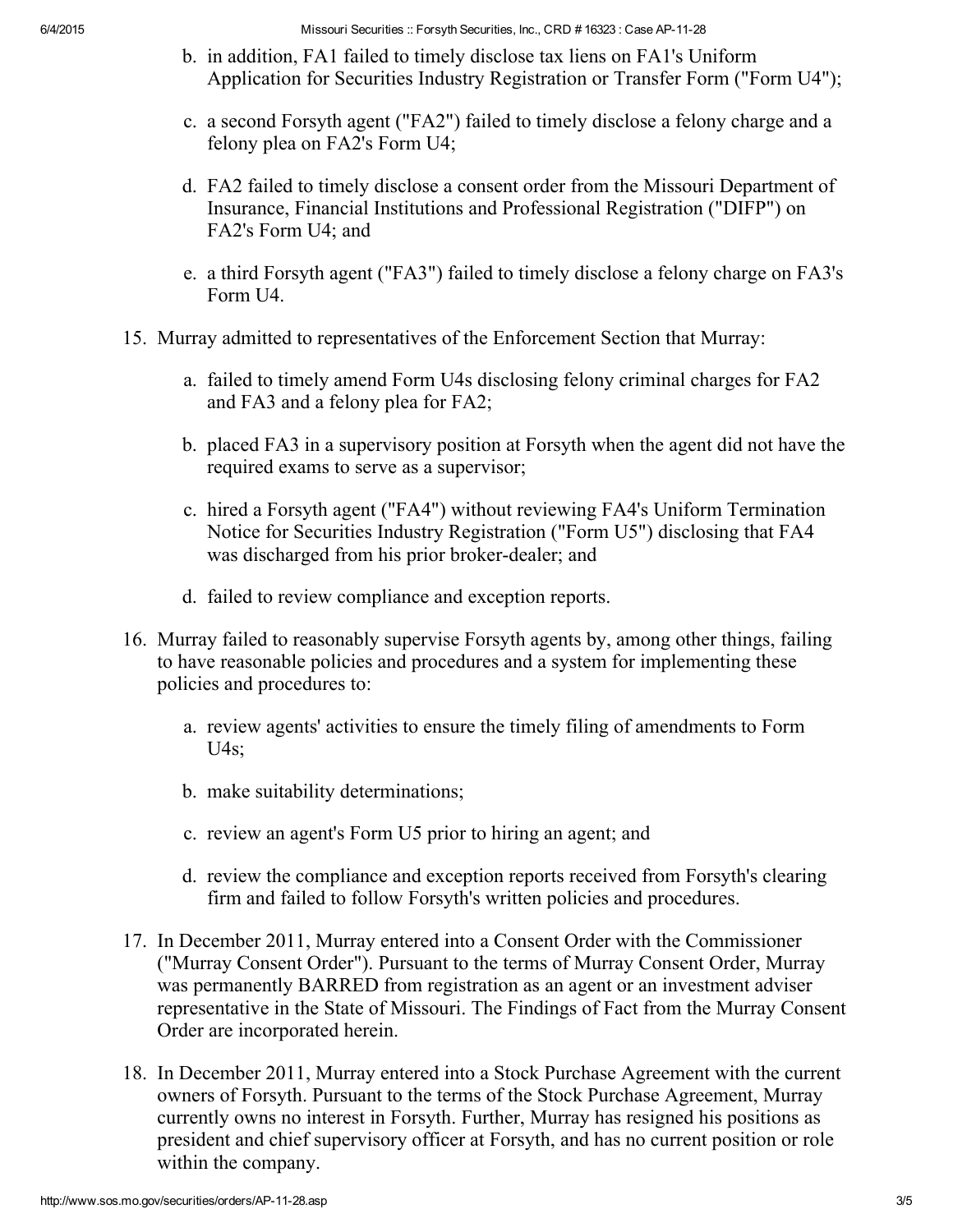- 19. Forsyth, under its new ownership, is enhancing its compliance and supervisory procedures, as well as its ability to implement those procedures. These enhancements include, but are not limited to, the following:
	- a. One of the current owners of Forsyth has assumed the role of chief compliance officer at Forsyth. This individual has been registered through the CRD since at least 1999, and has experience in the operation, regulation, examination and supervision of registered agents and branch offices;
	- b. Forsyth, under its new ownership and management, is revising its supervisory and compliance manuals with regard to suitability and transactional review;
	- c. Forsyth, under its new ownership and management, is revising its supervisory and compliance manuals with regard to its hiring procedures;
	- d. Forsyth, under its new ownership and management, is revising its supervisory and compliance manuals with regard to its associated persons making the necessary and timely disclosures to the CRD system; and
	- e. Forsyth, under its new ownership and management, is undertaking a review of other portions of its existing supervisory and compliance manuals.

# II. CONCLUSIONS OF LAW

20. The Commissioner, after consideration of the stipulations set forth above and on the consent of Respondent Forsyth and the Enforcement Section, finds and concludes that: (a) the Commissioner has jurisdiction over this Respondent and this matter; (b) Respondent Forsyth, through its then-majority owner, president and chief supervisory officer Hugh Vincent Murray, III, failed to reasonably supervise Missouri-registered agents who engaged in dishonest and unethical practices, and that this constitutes grounds to revoke, suspend, condition, limit or impose a civil penalty on Forsyth in Missouri pursuant to Sections 409.4412 (b), (c) and (d)(9), RSMo. (Cum. Supp. 2009); and (c) the following Order is in the public interest, necessary for the protection of public investors and consistent with the purposes intended by Chapter 409, RSMo. (Cum. Supp. 2009).

# III. ORDER

# NOW, THEREFORE, it is hereby Ordered that:

- 1. Respondent Forsyth's registration is hereby CENSURED;
- 2. Respondent Forsyth shall enhance and review its compliance and supervisory procedures as set forth in Paragraph 19 of this Consent Order;
- 3. The Commissioner, through the Audit Section of the Missouri Securities Division ("Audit Section"), will conduct an examination of Forsyth within six (6) months of the date of this Consent Order. Forsyth shall be responsible for the costs incurred by this examination. The Audit Section will send Forsyth notification of these costs and Forsyth shall send payment, via check within ten (10) days of receipt of the notification. This payment shall be sent to the Securities Division at 600 W. Main Street, Jefferson City, Missouri 65101 and shall be made payable to the Missouri